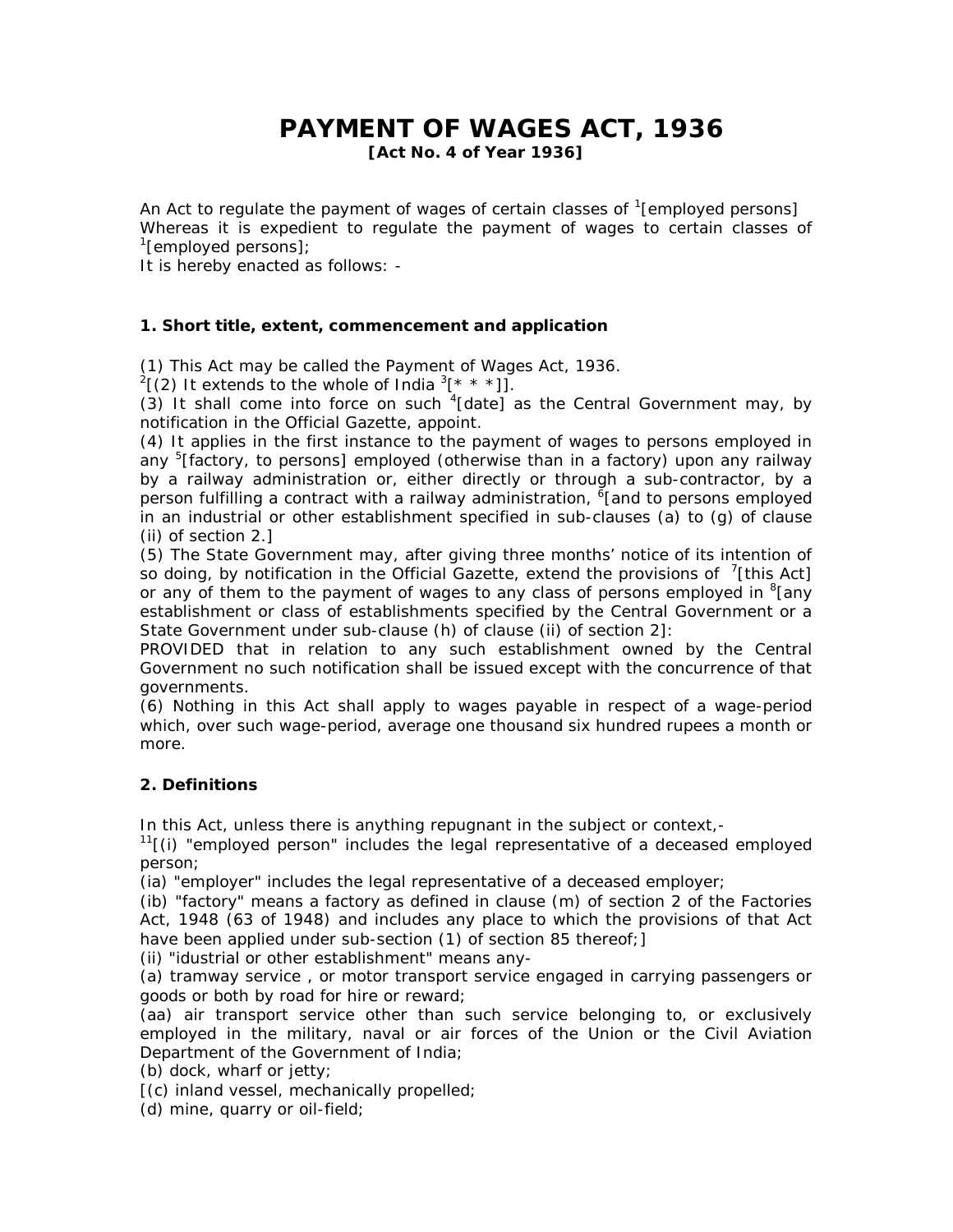(e) plantation;

(f) workshop or other establishment in which articles are produced, adapted or manufactured, with a view to their use, transport or sale;

(g) establishment in which any work relating to the construction, development or maintenance of buildings, roads, bridges or canals, or relating to operations connected with navigation, irrigation, or to the supply of water or relating to the generation, transmission and distribution of electricity or any other form of power is being carried on.

(h) any other establishment or class of establishments which the Central Government or a State Government may, having regard to the nature thereof, the need for protection of persons employed therein and other relevant circumstances, specify, by notification in the Official Gazette.

(iia) "mine" has the meaning assigned to it in clause (j) of sub-section (1) of section 2 of the Mines Act, 1952 (35 of 1952);

 $11$ [(iii) "plantation" has the meaning assigned to it in clause (f) of section 2 of the Plantations Labour Act, 1951 (69 of 1951);]

(iv) "prescribed" means prescribed by rules made under this Act;

(v) "railway administration" has the meaning assigned to it in clause (6) of section 3 of the Indian Railways Act, 1890 (9 of 1890); and

 $13$ [(vi) "wages" means all remuneration (whether by way of salary, allowances, or otherwise) expressed in terms of money or capable of being so expressed which would, if the terms of employment, express or implied, were fulfilled, be payable to a person employed in respect of his employment or of work done in such employment, and includes-

(a) any remuneration payable under any award or settlement between the parties or order of a court;

(b) any remuneration to which the person employed is entitled in respect of overtime work or holidays or any leave period;

(c) any additional remuneration payable under the terms of employment (whether called a bonus or by any other name);

(d) any sum which by reason of the termination of employment of the person employed is payable under any law, contract or instrument which provides for the payment of such sum, whether with or without deductions, but does not provide for the time within which the payment is to be made;

(e) any sum to which the person employed is entitled under any scheme framed under any law for the time being in force,

but does not include-

(1) any bonus (whether under a scheme of profit sharing or otherwise) which does not form part of the remuneration payable under the terms of employment or which is not payable under any award or settlement between the parties or order of a court;

(2) the value of any house-accommodation, or of the supply of light, water, medical attendance or other amenity or of any service excluded from the computation of wages by a general or special order of the State Government;

(3) any contribution paid by the employer to any pension or provident fund, and the interest which may have accrued thereon;

(4) any travelling allowance or the value of any travelling concession;

(5) any sum paid to the employed person to defray special expenses entailed on him by the nature of his employment; or

(6) any gratuity payable on the termination of employment in cases other than those specified in sub-clause (d).]

#### **3. Responsibility for payment of wages**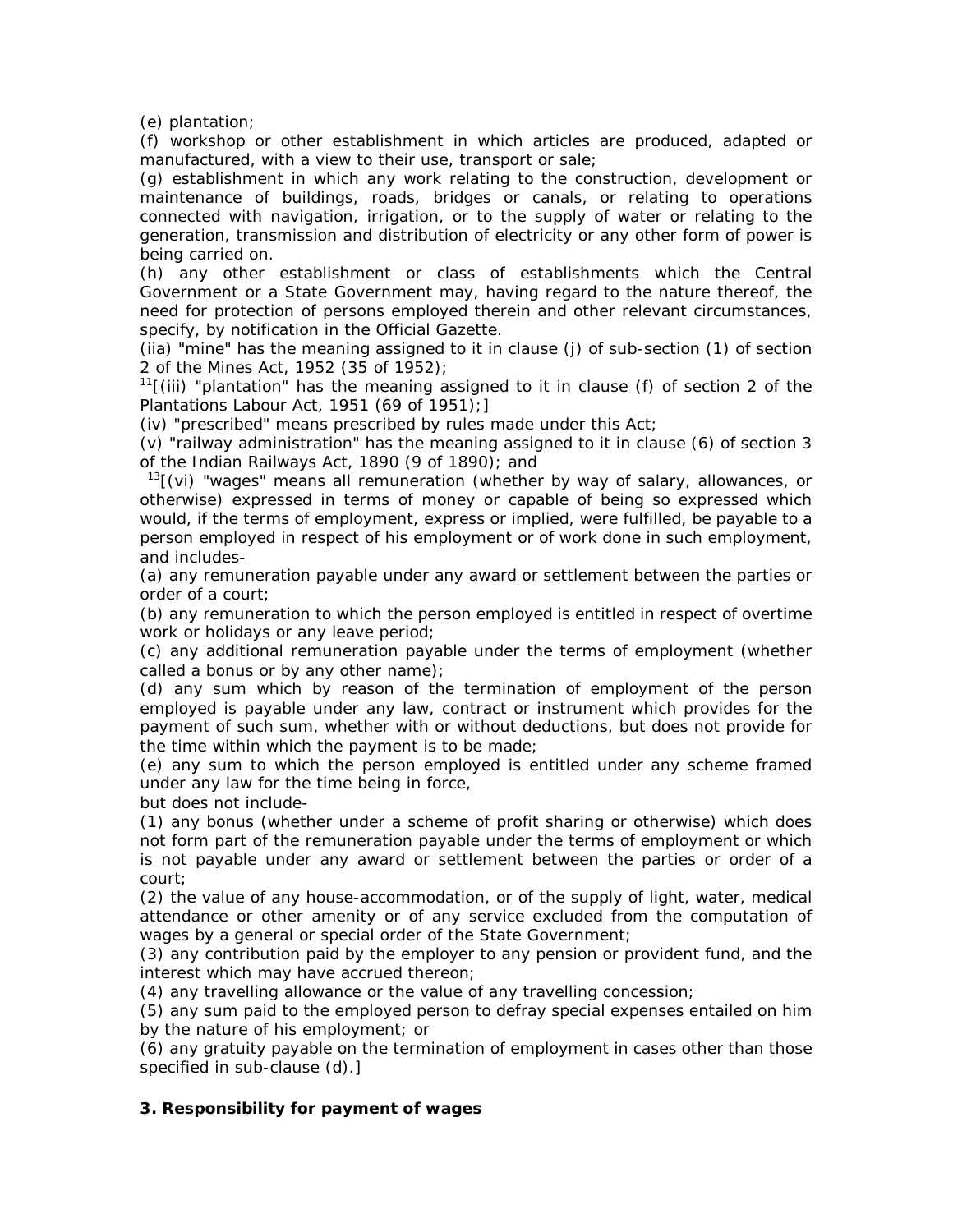Every employer shall be responsible for the payment to persons employed by him of all wages required to be paid under this Act:

PROVIDED that, in the case of persons employed (otherwise than by a contractor)- (a) in factories, if a person has been named as the manager of the factory under <sup>16</sup>[clause (f) of sub-section (1) of section 7 of the Factories Act, 1948 (63 of 1948)];  $17$ [(b) in industrial or other establishments, if there is a person responsible to the employer for the supervision and control of the industrial or other establishments;] (c) upon railways (otherwise than in factories), if the employer is the railway administration and the railway administration has nominated a person in this behalf for the local area concerned.

The person so named, the person so responsible to the employer, or the person so nominated, as the case may be  $^{18}$ [shall also be responsible] for such payment.

### **4. Fixation of wage-periods**

(1) Every person responsible for the payment of wages under section 3 shall fix periods (in this Act referred to as wage-periods) in respect of which such wages shall be payable.

(2) No wage-period shall exceed one month.

# **5. Time of payment of wages**

(1) The wages of every person employed upon or in-

(a) any railway, factory or  $12$ [industrial or other establishment] upon or in which less than one thousand persons are employed, shall be paid before the expiry of the seventh day,

(b) any other railway, factory or  $^{12}$ [industrial or other establishment], shall be paid before the expiry of the tenth day,

after the last day of the wage-period in respect of which the wages are payable:

 $15$ [PROVIDED that in the case of persons employed on a dock, wharf or jetty or in a mine, the balance of wages found due on completion of the final tonnage account of the ship or wagons loaded or unloaded, as the case may be, shall be paid before the expiry of the seventh day from the day of such completion.]

(2) Where the employment of any person is terminated by or on behalf of the employer, the wages, earned by him shall be paid before the expiry of the second working day from the day on which his employment is terminated:

<sup>15</sup>[PROVIDED that where the employment of any person in an establishment is terminated due to the closure of the establishment for any reason other than a weekly or other recognised holiday, the wages earned by him shall be paid before the expiry of the second day from the day on which his employment is so terminated]

(3) The State Government may, by general or special order, exempt, to such extent and subject to such conditions as may be specified in the order, the person responsible for the payment of wages to persons employed upon any railway (otherwise than in a factory)  $15$  [or to persons employed as daily-rated workers in the Public Works Department of the Central Government or the State Government] from the operation of this section in respect of wages of any such persons or class of such persons:

<sup>15</sup>[PROVIDED that in the case of persons employed as daily-rated workers as aforesaid, no such order shall be made except in consultation with the Central Government.]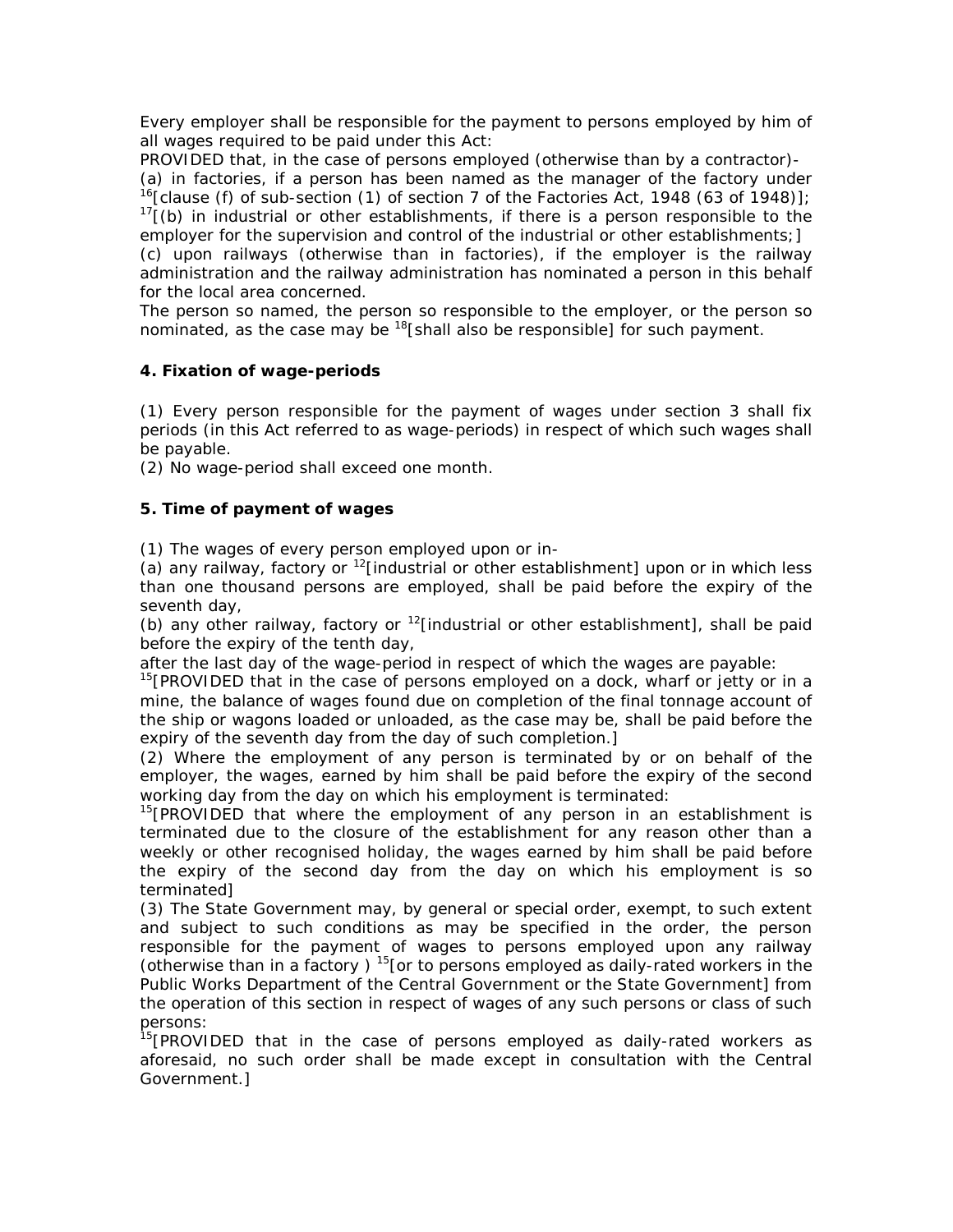(4)  $^{19}$ [Save as otherwise provided in sub-section (2), all payments] of wages shall be made on a working day.

### **6. Wages to be paid in current coin or currency notes**

All wages shall be paid in current coin or currency notes or in both:

<sup>20</sup>[PROVIDED that the employer may, after obtaining the written authorisation of the employed person, pay him the wages either by cheque or by crediting the wages in his bank account.]

### **7. Deductions which may be made from wages**

(1) Notwithstanding the provisions of sub-section (2) of section 47 of the Indian Railways Act, 1890 (9 of 1890), the wages of an employed person shall be paid to him without deductions of any kind except those authorised by or under this Act.

<sup>21</sup> [Explanation I ] : Every payment made by the employed person to the employer or his agent shall, for the purposes of this Act, be deemed to be a deduction from wages.

<sup>14</sup> *[Explanation II:* Any loss of wages resulting from the imposition, for good and sufficient cause, upon a person employed of any of the following penalties, namely:- (i) the withholding of increment or promotion (including the stoppage of increment at an efficiency bar);

(ii) the reduction to a lower post or time scale or to a lower stage in a time scale; or (iii) suspension;

shall not be deemed to be a deduction from wages in any case where the rules framed by the employer for the imposition of any such penalty are in conformity with the requirements, if any, which may be specified in this behalf by the State Government by notification in the Official Gazette.]

(2) Deductions from the wages of an employed person shall be made only in accordance with the provisions of this Act, and may be of the following kinds only, namely:

(a) fines;

(b) deductions for absence from duty;

(c) deductions for damage to or loss of goods expressly entrusted to the employed person for custody, or for loss of money for which he is required to account, where such damage or loss is directly attributable to his neglect or default;

 $13$ [(d) deductions for house-accommodation supplied by the employer or by government or any housing board set up under any law for the time being in force (whether the government or the board is the employer or not) or any other authority engaged in the business of subsidising house- accommodation which may be specified in this behalf by the State Government by notification in the Official Gazette;]

(e) deductions for such amenities and services supplied by the employer as the  $22[x**]$  State Government  $15$  [or any officer specified by it in this behalf] may, by general or special order, authorise.

*Explanation:* The word "services" in <sup>23</sup>[this clause] does not include the supply of tools and raw materials required for the purposes of employment;

 $11$ [(f) deductions for recovery of advances of whatever nature (including advances for travelling allowance or conveyance allowance), and the interest due in respect thereof, or for adjustment of over-payments of wages;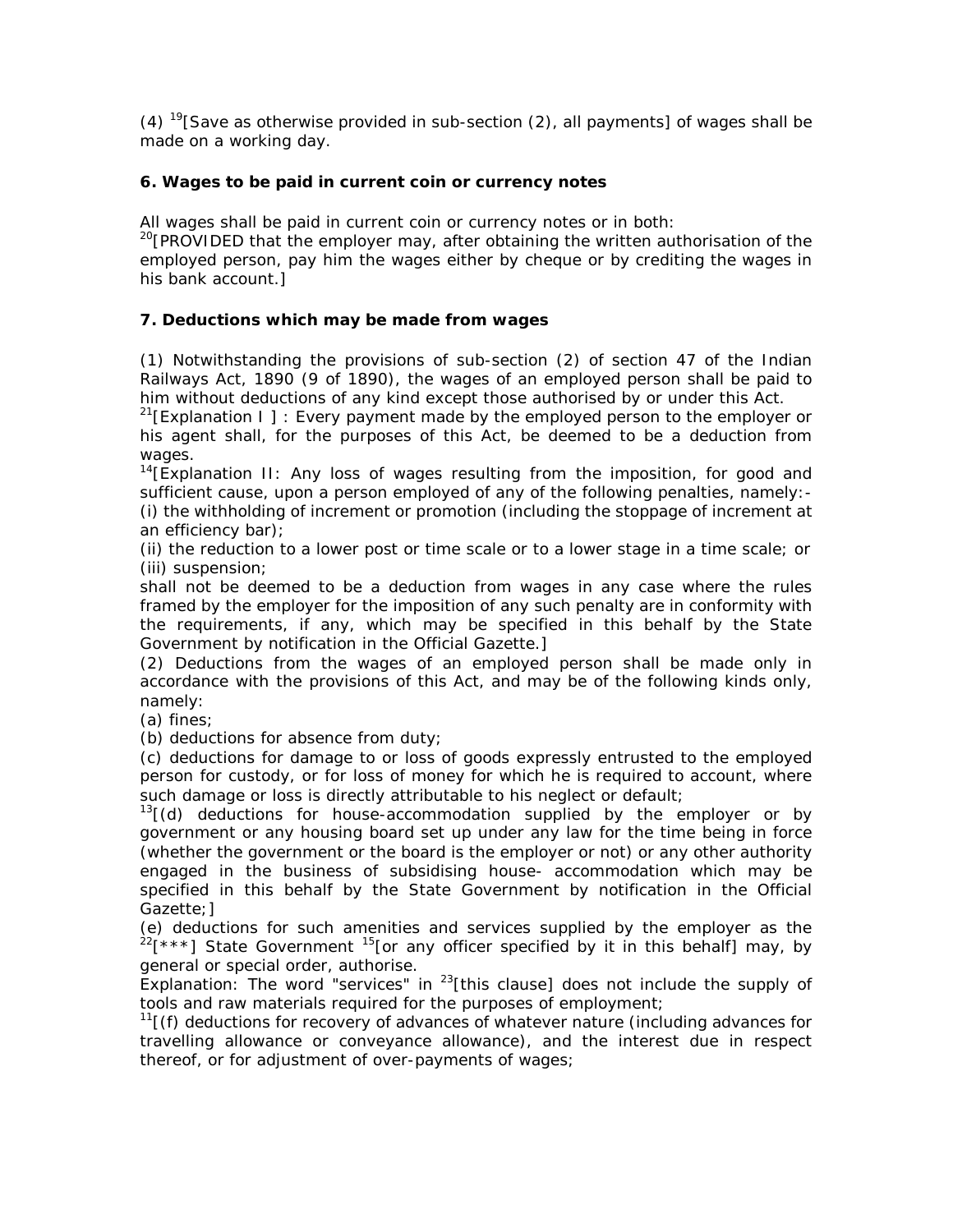(ff) deductions for recovery of loans made from any fund constituted for the welfare of labour in accordance with the rules approved by the State Government, and the interest due in respect thereof;

(fff) deductions for recovery of loans granted for house-building or other purposes approved by the State Government and the interest due in respect thereof;]

(g) deductions of income-tax payable by the employed person;

(h) deductions required to be made by order of a court or other authority competent to make such order;

(i) deductions for subscriptions to, and for repayment of advances from any provident fund to which the Provident Funds Act, 1925 (19 of 1925), applies or any recognised provident fund as defined in  $^{24}$ [section 58A of the Indian Income Tax Act, 1922 (11 of 1922)], or any provident fund approved in this behalf by the State Government, during the continuance of such approval;  $^{25}[***]$ 

 $^{26}$ [(j) deductions for payments to co-operative societies approved by the State Government <sup>15</sup>[or any officer specified by it in this behalf] or to a scheme of insurance maintained by the Indian Post Office,  $27$ [and]

 $13$ [(k) deductions, made with the written authorisation of the person employed for payment of any premium on his life insurance policy to the Life Insurance Corporation Act of India established under the Life Insurance Corporation Act, 1956 (31 of 1956), or for the purchase of securities of the Government of India or of any State Government or for being deposited in any Post Office Savings Bank in furtherance of any savings scheme of any such government.]]

 $<sup>6</sup>$ [(kk) deductions, made with the written authorisation of the employed person, for</sup> the payment of his contribution to any fund constituted by the employer or a trade union registered under the Trade Union Act, 1926 (16 of 1926), for the welfare of the employed persons or the members of their families, or both, and approved by the State Government or any officer specified by it in this behalf, during the continuance of such approval;

(kkk) deductions, made with the written authorisation of the employed person, for payment of the fees payable by him for the membership of any trade union registered under the Trade Union Act, 1926 (16 of 1926);]

 $15$ [(I) deductions, for payment of insurance premia on Fidelity Guarantee Bonds;

(m) deductions for recovery of losses sustained by a railway administration on account of acceptance by the employed person of counterfeit or base coins or mutilated or forged currency notes;

(n) deductions for recovery of losses sustained by a railway administration on account of the failure of the employed person to invoice, to bill, to collect or to account for the appropriate charges due to that administration whether in respect of fares, freight, demurrage, wharfage and cranage or in respect of sale of food in catering establishments or in respect of sale of commodities in grain shops or otherwise;

(o) deductions for recovery of losses sustained by a railway administration on account of any rebates or refunds incorrectly granted by the employed person where such loss is directly attributable to his neglect or default; ]

 $20$ [(p) deductions, made with the written authorisation of the employed person, for contribution to the Prime Minister's National Relief Fund or to such other Fund as the Central Government may, by notification in the Official Gazette, specify;]

 $28$ [(q) deductions for contributions to any insurance scheme framed by the Central Government for the benefit of its employees.]

 $15$ [(3) Notwithstanding anything contained in this Act, the total amount of deductions which may be made under sub-section (2) in any wage-period from the wages of any employed person shall not exceed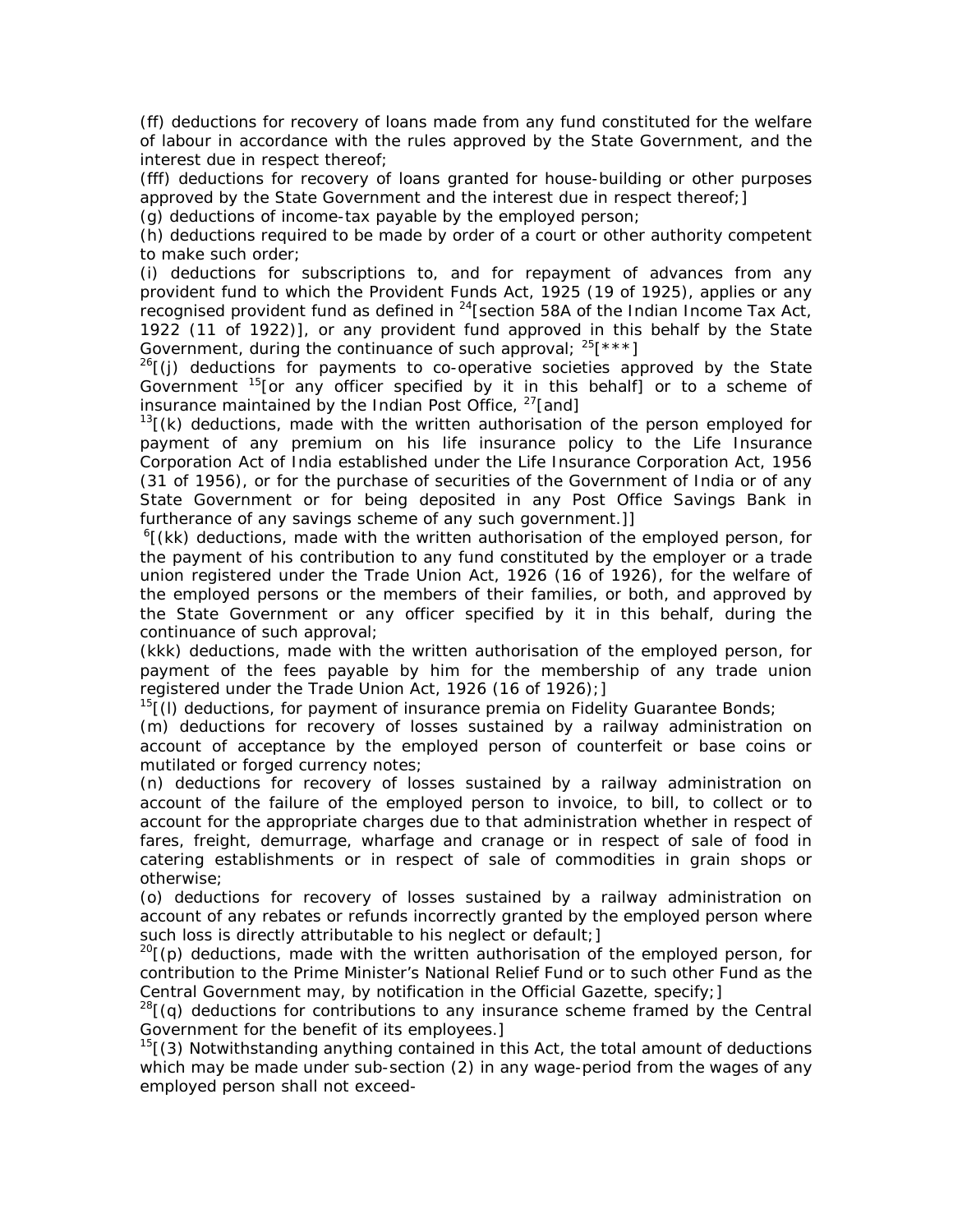(i) in cases where such deductions are wholly or partly made for payments to cooperative societies under clause (j) of sub-section (2), seventy-five per cent of such wages, and

(ii) in any other case, fifty per cent of such wages:

PROVIDED that where the total deductions authorised under sub-section (2) exceed seventy five per cent or, as the case may be, fifty per cent of the wages, the excess may be recovered in such manner as may be prescribed.

(4) Nothing contained in this section shall be construed as precluding the employer from recovering from the wages of the employed person or otherwise any amount payable By such person under any law for the time being in force other than the Indian Railways Act, 1890 (9 of 1890).]

### **8. Fines**

(1) No fine shall be imposed on any employed person save in respect of such acts and omissions on his part as the employer, with the previous approval of the State Government or of the prescribed authority, may have specified by notice under subsection (2).

(2) A notice specifying such acts and omissions shall be exhibited in the prescribed manner on the premises in which the employment is carried on or in the case of persons employed upon a railway (otherwise than in a factory), at the prescribed place or places.

(3) No fine shall be imposed on any employed person until he has been given an opportunity of showing cause against the fine, or otherwise than in accordance with such procedure as may be prescribed for the imposition of fines.

(4) The total amount of fine which may be imposed in any one wage-period on any employed person shall not exceed an amount equal to  $29$ <sup>[three per cent] of the</sup> wages payable to him in respect of that wage-period.

(5) No fine shall be imposed on any employed person who is under the age of fifteen years.

(6) No fine imposed on any employed person shall be recovered from him by instalments or after the expiry of sixty days from the day on which it was imposed. (7) Every fine shall be deemed to have been imposed on the day of the act or omission in respect of which it was imposed.

(8) All fines and all realisations thereof shall be recorded in a register to be kept by the person responsible for the payment of wages under section 3 in such form as may be prescribed; and all such realisations shall be applied only to such purposes beneficial to the persons employed in the factory or establishment as are approved by the prescribed authority.

*Explanation :* When the persons employed upon or in any railway, factory or  $12$ [industrial or other establishment] are part only of a staff employed under the same management, all such realisations may be credited to a common fund maintained for the staff as a whole, provided that the fund shall be applied only to such purposes as are approved by the prescribed authority.

#### **9. Deductions for absence from duty**

(1) Deductions may be made under clause (b) of sub-section (2) of section 7 only on account of the absence of an employed person from the place or places where, by the terms of his employment, he is required to work, such absence being for the whole or any part of the period during which he is so required to work.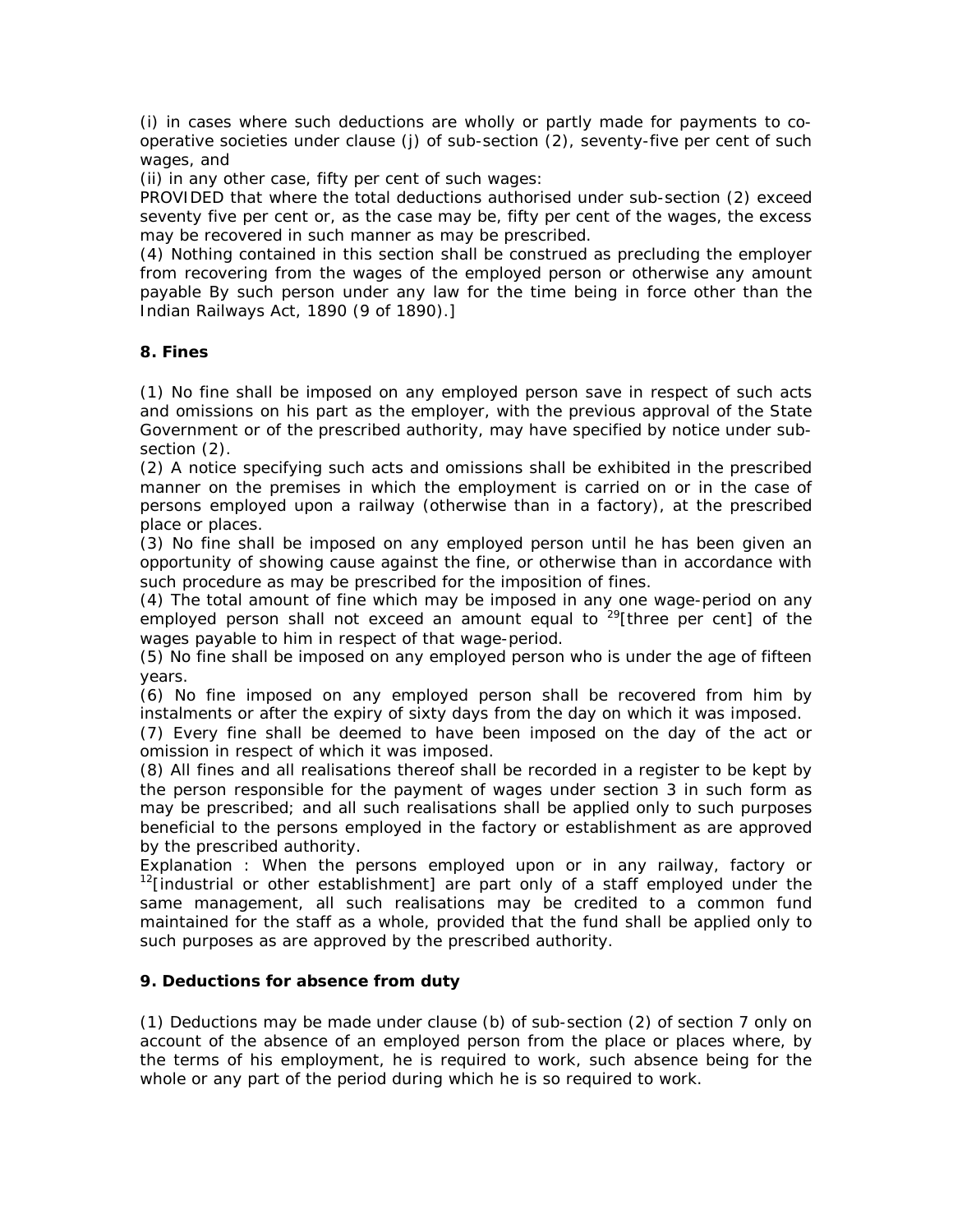(2) The amount of such deduction shall in no case bear to the wages payable to the employed person in respect of the wage-period for which the deduction is made in a larger proportion than the period for which he was absent bears to the total period, within such wage-period, during which by the terms of his employment, he was required to work:

PROVIDED that, subject to any rules made in this behalf by the State Government, if ten or more employed persons acting in concert absent themselves without due notice (that is to say without giving the notice which is required under the terms of their contracts of employment) and without reasonable cause, such deduction from any such person may include such amount not exceeding his wages for eight days as may by any such terms be due to the employer in lieu of due notice.

<sup>30</sup>[Explanation : For the purposes of this section, an employed person shall be deemed to be absent from the place where he is required to work if, although present in such place, he refuses, in pursuance of a stay-in strike or for any other cause which is not reasonable in the circumstances, to carry out his work.]

# **10. Deductions for damage or loss**

 $11$ [(1) A deduction under clause (c) or clause (o) of sub-section (2) of section 7 shall not exceed the amount of the damage or loss caused to the employer by the neglect or default of the employed person.

(1A) A deduction shall not be made under clause (c) or clause (m) or clause (n) or clause (o) of sub-section (2) of section 7 until the employed person has been given an opportunity of showing cause against the deduction or otherwise than in accordance with such procedure as may be prescribed for the making of such deduction.]

(2) All such deduction and all realisations thereof shall be recorded in a register to be kept by the person responsible for the payment of wages under section 3 in such form as may be prescribed.

# **11. Deductions for services rendered**

A deduction under clause (d) or clause (e) of sub-section (2) of section 7 shall not be made from the wages of an employed person, unless the house-accommodation amenity or service has been accepted by him, as a term of employment or otherwise, and such deduction shall not exceed an amount equivalent to the value of the house-accommodation amenity or service supplied and, in the case of deduction under the said clause (e), shall be subject to such conditions as  $^{22}[***]$  the State Government may impose.

# **12. Deductions for recovery of advances**

Deductions under clause (f) of sub-section (2) of section 7 shall be subject to the following conditions, namely:

(a) recovery of an advance of money given before employment began shall be made from the first payment of wages in respect of a complete wage-period, but no recovery shall be made of such advances given for travelling-expenses;

 $15$ [(aa) recovery of an advance of money given after employment began shall be subject to such conditions as the State Government may impose; ]

(b) recovery of advances of wages not already earned shall be subject to any rules made by the State Government regulating the extent to which such advances may be given and the instalments by which they may be recovered.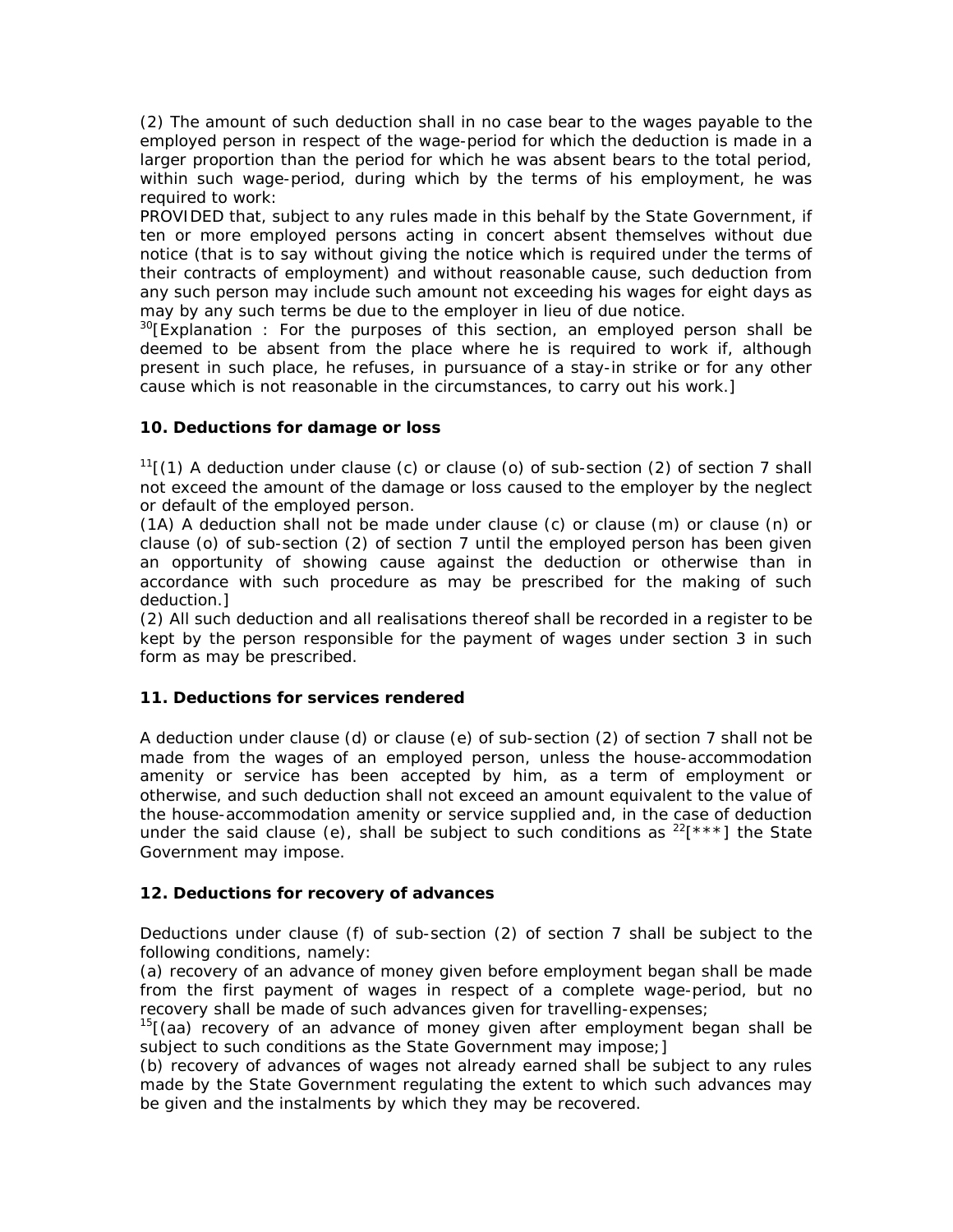# **<sup>15</sup>[12A. Deductions for recovery of loans**

Deductions for recovery of loans granted under clause (fff) of sub-section (2) of section 7 shall be subject to any rules made by the State Government regulating the extent to which such loans may be granted and the rate of interest payable thereon.]

#### **13. Deductions for payments to co-operative societies and insurance schemes**

Deductions under clause (j)  $^{27}$ [and clause (k)] of sub-section (2) of section 7 shall be subject to such conditions as the State Government may impose.

#### **<sup>15</sup>[13A. Maintenance of registers and records**

(1) Every employer shall maintain such registers and records giving such particulars of persons employed by him, the work performed by them, the wages paid to them, the deductions made from their wages, the receipts given by them and such other particulars and in such form as may be prescribed.

(2) Every register and record required to be maintained under this section shall, for the purposes of this Act, be preserved for a period of three years after the date of the last entry made therein].

#### **14. Inspectors**

(1) An Inspector of Factories appointed under  $31$ [sub-section (1) of section 8 of the Factories Act, 1948 (63 of 1948)], shall be an Inspector for the purposes of this Act in respect of all factories within the local limits assigned to him.

(2) The State Government may appoint Inspectors for the purposes of this Act in respect of all persons employed upon a railway (otherwise than in a factory) to whom this Act applies.

(3) The State Government may, by notification in the Official Gazette, appoint such other persons as it thinks fit to be Inspectors for the purposes of this Act, and may define the local limits within which and the class of factories and <sup>12</sup>[industrial or other establishments] in respect of which they shall exercise their functions.

 $11$ [(4) An Inspector may,

(a) make such examination and inquiry as he thinks fit in order to ascertain whether the provisions of this Act or rules made thereunder are being observed;

(b) with such assistance, if any, as he thinks fit, enter, inspect and search any premises of any railway, factory or  $12$ [industrial or other establishment] at any reasonable time for the purpose of carrying out the objects of this Act;

(c) supervise the payment of wages to persons employed upon any railway or in any factory or  $12$ [industrial or other establishment];

(d) require by a written order the production at such place, as may be prescribed, of any register maintained in pursuance of this Act and take on the spot or otherwise statements of any persons which he may consider necessary for carrying out the purposes of this Act;

(e) seize or take copies of such registers or documents or portions thereof as he may consider relevant in respect of an offence under this Act which he has reason to believe has been committed by an employer;

(f) exercise such other powers as may be prescribed:

PROVIDED that no person shall be compelled under this sub-section to answer any question or make any statement tending to incriminate himself.]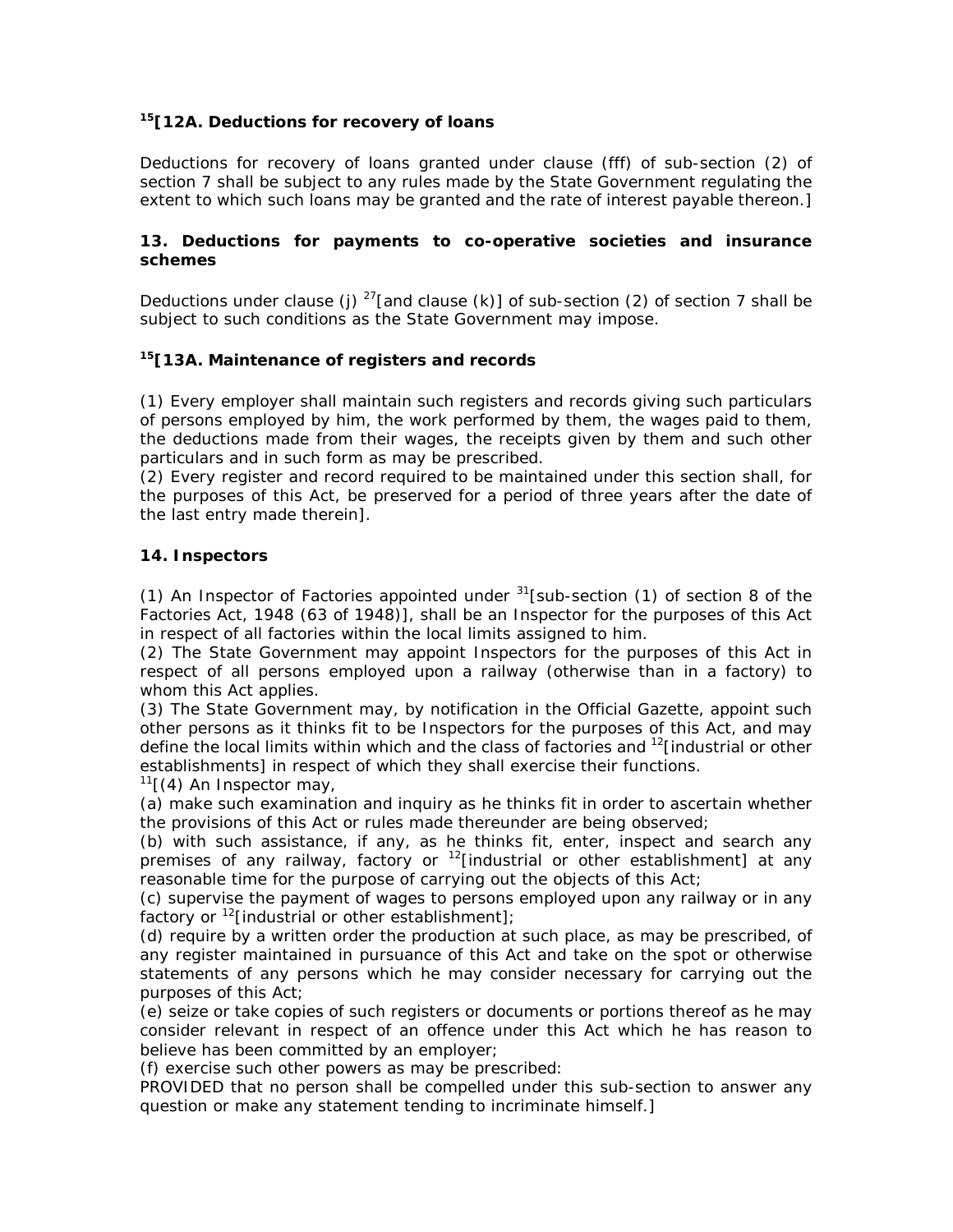(4A) The provisions of the  $32$ [Code of Criminal Procedure, 1973 (2 of 1974)]shall, so far as may be, apply to any search or seizure under this sub-section as they apply to any search or seizure made under the authority of a warrant issued under  $\frac{33}{3}$ [section 94] of the said Code].

(5) Every Inspector shall be deemed to be a public servant within the meaning of the Indian Penal Code, 1860 (45 of 1860).

### **<sup>15</sup>[14A. Facilities to be afforded to Inspectors**

Every employer shall afford an Inspector all reasonable facilities for making any entry, inspection, supervision, examination or inquiry under this Act.]

#### **15. Claims arising out of deductions from wages or delay in payment of wages and penalty for malicious or vexatious claims**

(1) The State Government may, by notification in the Official Gazette, appoint  $^{15}[a]$ presiding officer of any Labour Court or Industrial Tribunal, constituted under the Industrial Disputes Act, 1947 (14 of 1947), or under any corresponding law relating to the investigation and settlement of industrial disputes in force in the State or] any Commissioner for Workmen's Compensation or other officer with experience as a Judge of a Civil Court or as a Stipendiary Magistrate to be the authority to hear and decide for any specified area all claims arising out of deductions from the wages, or delay in payment of the wages,  $34$  [of persons employed or paid in that area, including all matters, incidental to such claims:

PROVIDED that where the State Government considers it necessary so to do, it may appoint more than one authority for any specified area and may, by general or special order, provide for the distribution or allocation of work to be performed by them under this Act.]

(2) Where contrary to the provisions of this Act any deduction has been made from the wages of an employed person, or any payment of wages has been delayed, such person himself, or any legal practitioner or any official of a registered trade union authorised in writing to act on his behalf, or any Inspector under this Act, or any other person acting with the permission of the authority appointed under sub-section (1), may apply to such authority for a direction under sub-section (3):

PROVIDED that every such application shall be presented within  $35$ [twelve months] from the date on which the deduction from the wages was made or from the date on which the payment of the wages was due to be made, as the case may be:

PROVIDED FURTHER that any application may be admitted after the said period <sup>35</sup>[twelve months] when the applicant satisfies the authority that he had sufficient cause for not making the application within such period.

(3) When any application under sub-section (2) is entertained, the authority shall hear the applicant and the employer or other person responsible for the payment of wages under section 3, or give them an opportunity of being heard, and, after such further inquiry (if any) as may be necessary, may, without prejudice to any other penalty to which such employer or other person is liable under this Act, direct the refund to the employed person of the amount deducted, or the payment of the delayed wages, together with the payment of such compensation as the authority may think fit, not exceeding ten times the amount deducted in the former case and  $36$ [not exceeding twenty-five rupees in the latter, and even if the amount deducted or the delayed wages are paid before the disposal of the application, direct the payment of such compensation, as the authority may think fit, not exceeding twentyfive rupees]: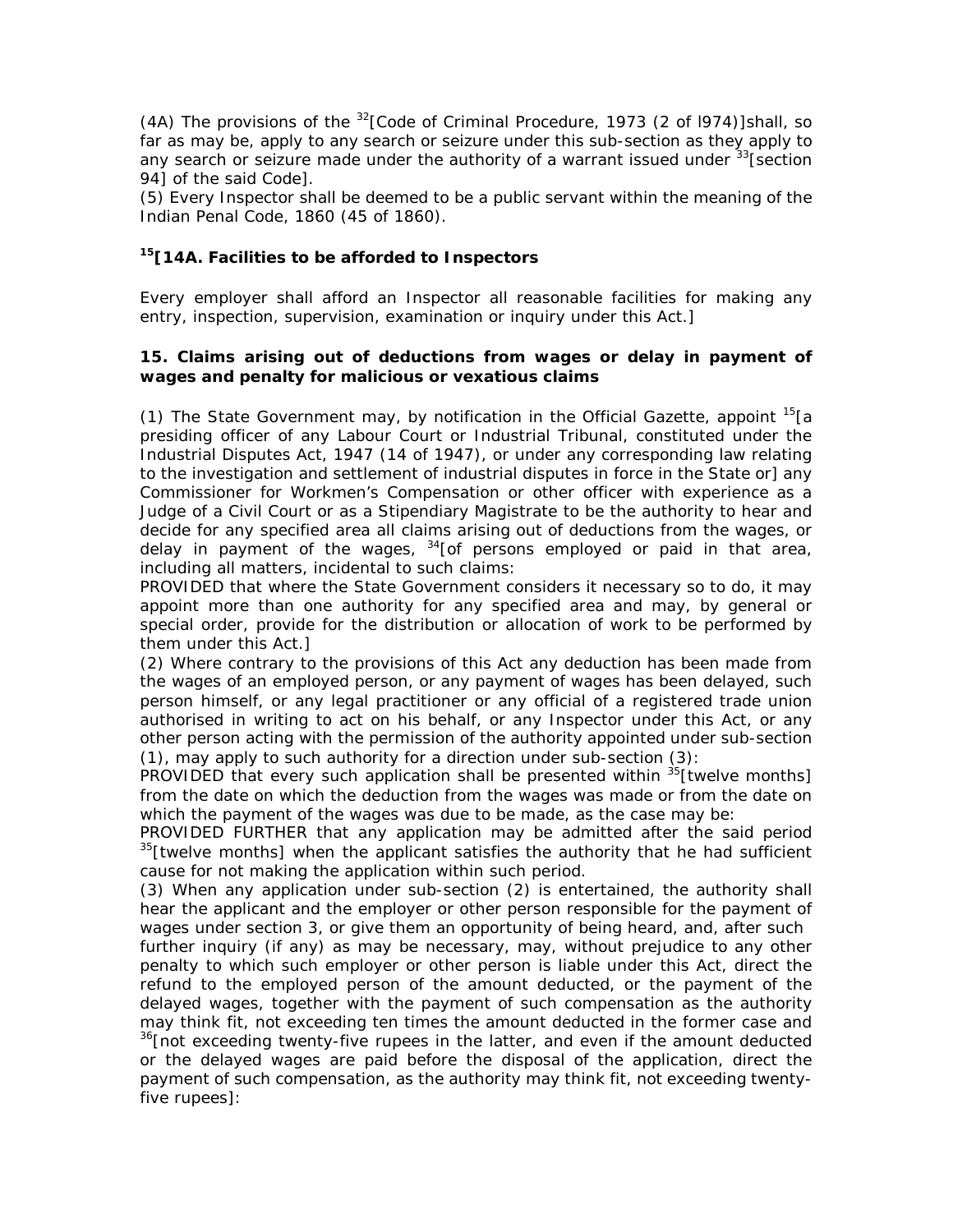PROVIDED that no direction for the payment of compensation shall be made in the case of delayed wages if the authority is satisfied that the delay was due to-

(a) a bona fide error or bona fide dispute as to the amount payable to the employed person, or

(b) the occurrence of an emergency, or the existence of exceptional circumstances, such that the person responsible for the payment of the wages was unable, though exercising reasonable diligence, to make prompt payment, or

(c) the failure of the employed person to apply for or accept payment.

 $11$ [(4) If the authority hearing an application under this section is satisfied-

(a) that the application was either malicious or vexatious, the authority may direct that a penalty not exceeding fifty rupees be paid to the employer or other person responsible for the payment of wages by the person presenting the application; or

(b) that in any case in which compensation is directed to be paid under sub-section (3), the applicant ought not to have been compelled to seek redress under this section, the authority may direct that a penalty not exceeding fifty rupees be paid to the State Government by the employer or other person responsible for the payment of wages.

4A) Where there is any dispute as to the person or persons being the legal representative or representatives of the employer or of the employed person, the decision of the authority on such dispute shall be final.

(4B) Any inquiry under this section shall be deemed to be a judicial proceeding within the meaning of sections 193, 219 and 228 of the Indian Penal Code (45 of 1860).]

(5) Any amount directed to be paid under this section may be recovered-

(a) if the authority is a Magistrate, by the authority as if it were a fine imposed by him as Magistrate, and

(b) if the authority is not a Magistrate, by any Magistrate to whom the authority makes application in this behalf, as if it were a fine imposed by such Magistrate.

#### **16. Single application in respect of claims from unpaid group**

(1) Employed persons are said to belong to the same unpaid group if they are borne on the same establishment and if  $15$ [deductions have been made from their wages in contravention of this Act for the same cause and during the same wage-period or periods or if] their wages for the same wage-period or periods have remained unpaid after the day fixed by section 5.

(2) A single application may be presented under section l5 on behalf or in respect of any number of employed persons belonging to the same unpaid group, and in such case  $11$ [every person on whose behalf such application is presented may be awarded maximum compensation to the extent specified in sub-section (3) of section 15].

(3) The authority may deal with any number of separate pending applications, presented under section 15 in respect of persons belonging to the same unpaid group, as a single application presented under sub-section (2) of this section, and the provisions of that sub-section shall apply accordingly.

#### **17. Appeal**

1)  $37$ [An appeal against an order dismissing either wholly or in part an application made under sub-section (2) of section 15, or against a direction made under subsection (3) or sub-section (4) of that section] may be preferred, within thirty days of the date on which <sup>38</sup>[the order or direction] was made, in a Presidency-town  $3^9$ [\*\*\*] before the Court of Small Causes and elsewhere before the District Court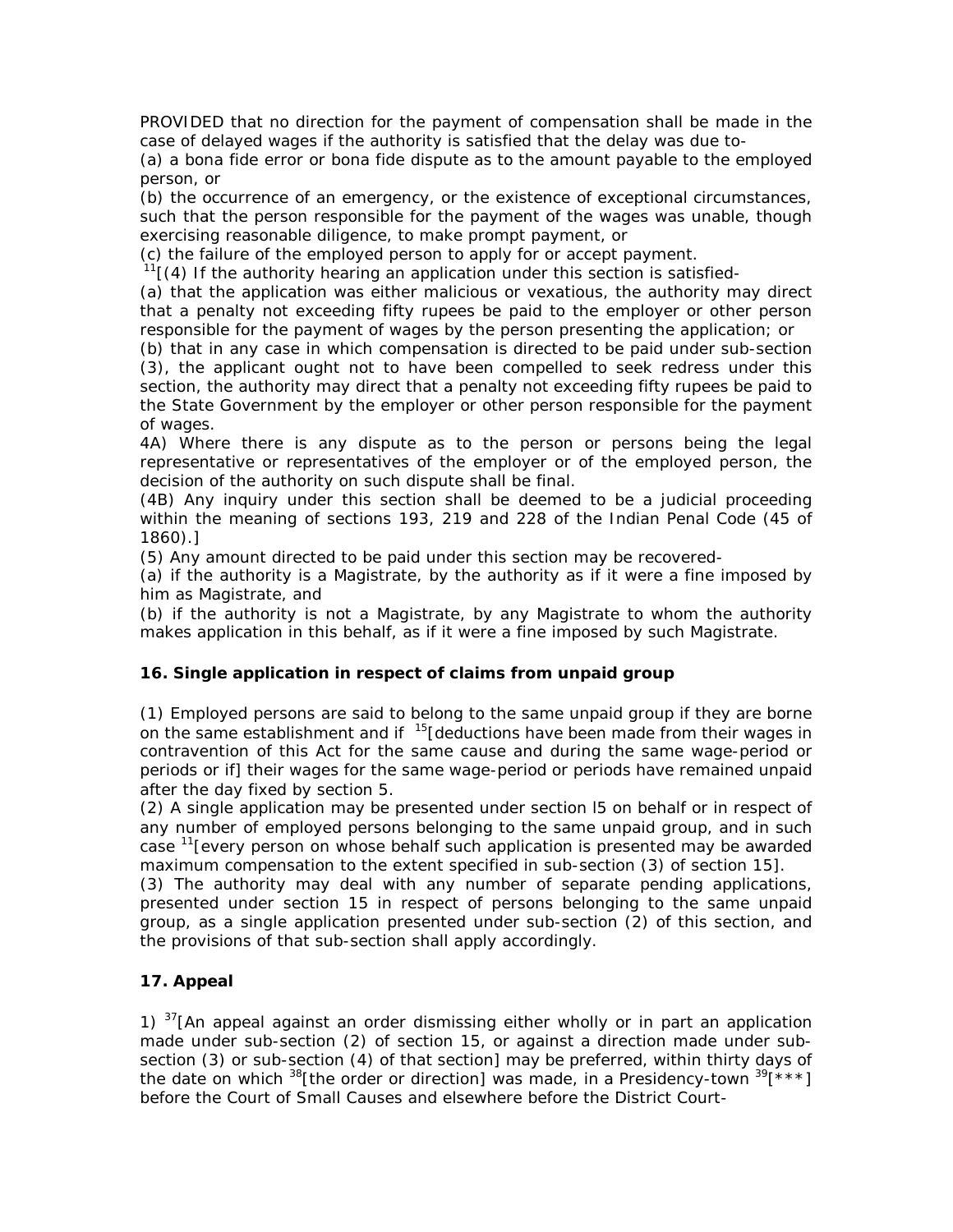(a) by the employer or other person responsible for the payment of wages under section 3, if the total sum directed to be paid by way of wages and compensation exceeds three hundred rupees  $15$  [or such direction has the effect of imposing on the employer or the other person a financial liability exceeding one thousand rupees], or  $11$ [(b) by an employed person or any legal practitioner or any official of a registered trade union authorised in writing to act on his behalf or any Inspector under this Act, or any other person permitted by the authority to make an application under subsection (2) of section 15, if the total amount of wages claimed to have been withheld from the employed person exceeds twenty rupees or from the unpaid group to which the employed person belongs or belonged exceeds fifty rupees, or]

(c) by any person directed to pay a penalty under sub-section (4) of section 15.

 $15$ [(1A) No appeal under clause (a) of sub-section (1) shall lie unless the memorandum of appeal is accompanied by a certificate by the authority to the effect that the appellant has deposited the amount payable under the direction appealed against.]

 $13$ [(2) Save as provided in sub-section (1) any order dismissing either wholly or in part an application made under sub-section (2) of section 15, or a direction made under sub-section (3) or sub-section (4) of that section shall be final.]

 $<sup>65</sup>$ [(3) Where an employer prefers an appeal under this section the authority against</sup> whose decision the appeal has been preferred may, and if so directed by the court referred to in sub-section (1) shall, pending the decision of the appeal, withhold payment of any sum in deposit with it.

(4) The court referred to in sub-section (1) may if it thinks fit submit any question of law for the decision of the High Court and, if it so does, shall decide the question in conformity with such decision.]

### **<sup>14</sup>[17A. Conditional attachment of property of employer or other person responsible for payment of wages**

(1) Where at any time after an application has been made under sub-section (2) of section 15 the authority, or where at any time after an appeal has been filed under section 17 by an employed person or  $11$ [any legal practitioner or any official of a registered trade union authorised in writing to act on his behalf or any Inspector under this Act or any other person permitted by the authority to make an application under sub-section (2) of section 15] the Court referred to in that section, is satisfied that the employer or other person responsible for the payment of wages under section 3 is likely to evade payment of any amount that may be directed to be paid under section 15 or section 17, the authority or the court, as the case may be, except in cases where the authority or court is of the opinion that the ends of justice would be defeated by the delay, after giving the employer or other person an opportunity of being heard, may direct the attachment of so much of the property of the employer or other person responsible for the payment of wages as is, in the opinion of the authority or court, sufficient to satisfy the amount which may be payable under the direction.

(2) The provisions of the Code of Civil Procedure, 1908 (5 of 1908), relating to attachment before judgement under that Code shall, so far as may be, apply to any order for attachment under sub-section (1).]

#### **18. Powers of authorities appointed under section 15**

Every authority appointed under sub-section (1) of section 15 shall have all the powers of a civil court under the Code of Civil Procedure, 1908 (5 of 1908), for the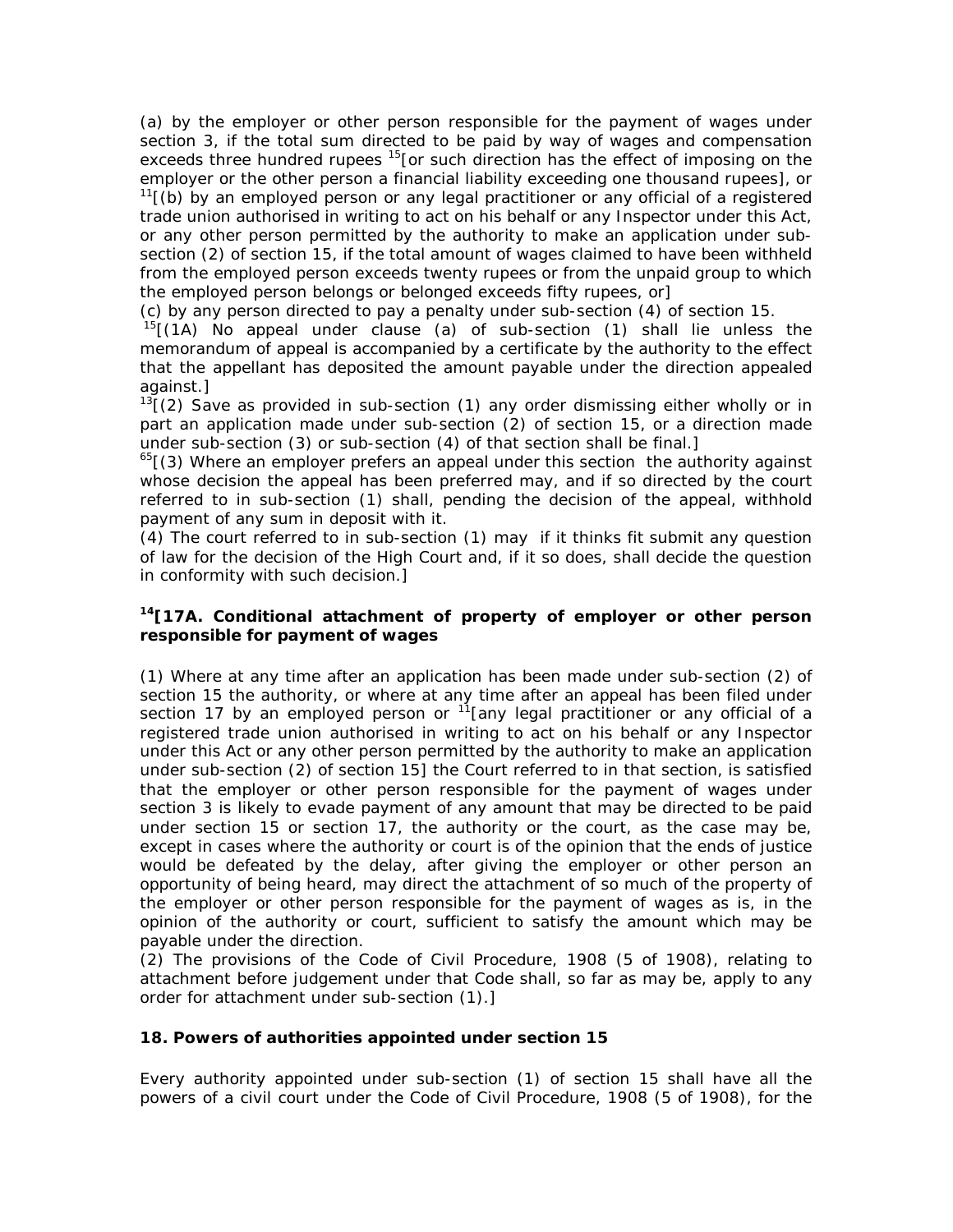purpose of taking evidence and of enforcing the attendance of witnesses and compelling the production of documents, and every such authority shall be deemed to be a civil court for all the purposes of section 195 and of  $^{40}$ [Chapter XXVI of the Code of Criminal Procedure, 1973 (2 of 1974).]

#### **19. Power to recover from employer in certain cases [Repealed by the Payment of Wages (Amendment) Act, 1964 (53 of 1964), w.e.f. 1st. February, 1965]**

### **20. Penalty for offences under the Act**

(1) Whoever being responsible for the payment of wages to an employed person contravenes any of the provisions of any of the following sections, namely,  $41$ [section] 5 except sub-section (4) thereof, section 7, section 8 except sub-section (8) thereof, section 9, section 10 except sub-section (2) thereof, and section 11 to 13], both inclusive, shall be punishable with fine  $^{42}$ [which shall not be less than two hundred rupees but which may extend to one thousand rupees.]

(2) Whoever contravenes the provisions of section 4,  $^{43}$ [sub-section (4) of section 5, section 6, sub-section (8) of section 8, sub-section (2) of section 10] or section 25 shall be punishable with fine which may extend to  $44$ [five hundred rupees.]

 $15$ [(3) Whoever being required under this Act to maintain any records or registers or to furnish any information or return-

(a) fails to maintain such register or record; or

(b) wilfully refuses or without lawful excuse neglects to furnish such information or return; or

(c) wilfully furnishes or causes to be furnished any information or return which he knows to be false; or

(d) refuses to answer or wilfully gives a false answer to any question necessary for obtaining any information required to be furnished under this Act,

shall, for each such offence, be punishable with fine  $45$ [which shall not be less than two hundred rupees but which may extend to one thousand rupees].

(4) Whoever-

(a) wilfully obstructs an Inspector in the discharge of his duties under this Act; or

(b) refuses or wilfully neglects to afford an Inspector any reasonable facility for making any entry, inspection, examination, supervision, or inquiry authorised by or under this Act in relation to any railway, factory or  $12$ [industrial or other establishment]; or

(c) wilfully refuses to produce on the demand of an Inspector any register or other document kept in pursuance of this Act; or

(d) prevents or attempts to prevent or does anything which he has any reason to believe is likely to prevent any person from appearing before or being examined by an Inspector acting in pursuance of his duties under this Act;

shall be punishable with fine  $45$ [which shall not be less than two hundred rupees but which may extend to one thousand rupees.

(5) If any person who has been convicted of any offence punishable under this Act is again guilty of an offence involving contravention of the same provision, he shall be punishable on a subsequent conviction with imprisonment for a term <sup>46</sup>[which shall not be less than one month but which may extend to six months and with fine which shall not be less than five hundred rupees but which may extend to three thousand rupees]: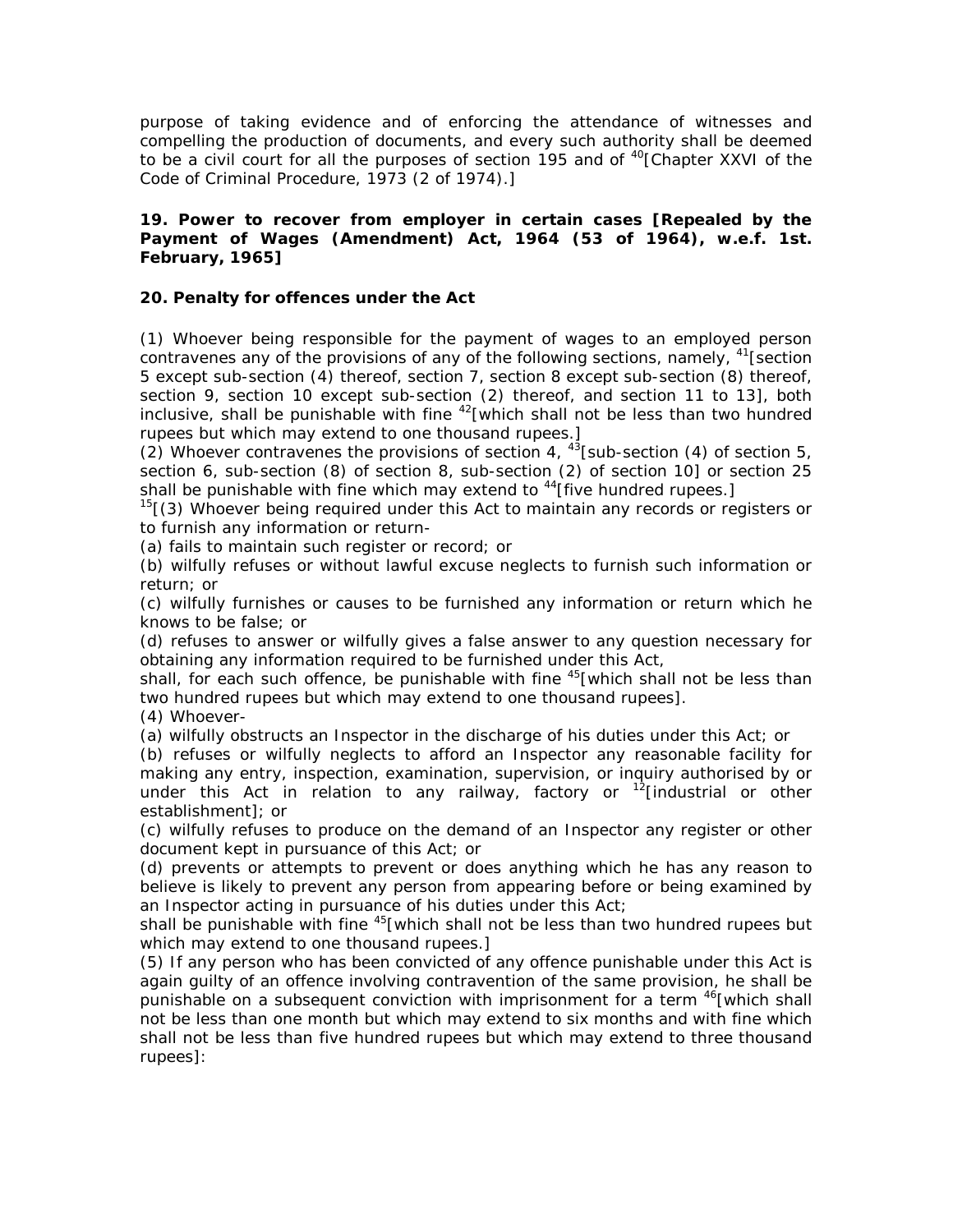PROVIDED that for the purpose of this sub-section no cognizance shall be taken of any conviction made more than two years before the date on which the commission of the offence which is being punished came to the knowledge of the Inspector.

(6) If any person fails or wilfully neglects to pay the wages of any employed person by the date fixed by the authority in this behalf, he shall, without prejudice to any other action that may be taken against him, be punishable with an additional fine which may extend to  $47$ [one hundred rupees] for each day for which such failure or neglect continues.]

# **21. Procedure in trial of offences**

(1) No court shall take cognizance of a complaint against any person for an offence under sub-section (1) of section 20 unless an application in respect of the facts constituting the offence has been presented under section 15 and has been granted wholly or in part and the authority empowered under the latter section or the appellate Court granting such application has sanctioned the making of the complaint.

(2) Before sanctioning the making of a complaint against any person for an offence under sub-section (1) of section 20, the authority empowered under section 15 or the appellate Court, as the case may be, shall give such person an opportunity of showing cause against the granting of such sanction, and the sanction shall not be granted if such person satisfies the authority or Court that his default was due to-

(a) a bona fide error or bona fide dispute as to the amount payable to the employed person, or

(b) the occurrence of an emergency or the existence of exceptional circumstances, such that the person responsible for the payment of the wages was unable, though exercising reasonable diligence, to make prompt payment, or

(c) the failure of the employed person to apply for or accept payment.

(3) No Court shall take cognizance of a contravention of section 4 or of section 6 or of a contravention of any rule made under section 26 except on a complaint made by or with the sanction of an Inspector under this Act.

 $15$ [(3A) No Court shall take cognizance of any offence punishable under sub-section (3) or sub-section (4) of section 20 except on a complaint made by or with the sanction of an Inspector under this Act.]

(4) In imposing any fine for an offence under sub-section (1) of section 20 the court shall take into consideration the amount of any compensation already awarded against the accused in any proceedings taken under section 15.

# **22. Bar of suits**

No Court shall entertain any suit for the recovery of wages or of any deduction from wages in so far as the sum so claimed-

(a) forms the subject of an application under section 15 which has been presented by the plaintiff and which is pending before the authority appointed under that section or of an appeal under section 17; or

(b) has formed the subject of a direction under section 15 in favour of the plaintiff; or

(c) has been adjudged, in any proceeding under section 15, not to be owed to the plaintiff; or

(d) could have been recovered by an application under section 15.

# **<sup>15</sup>[22A. Protection of action taken in good faith**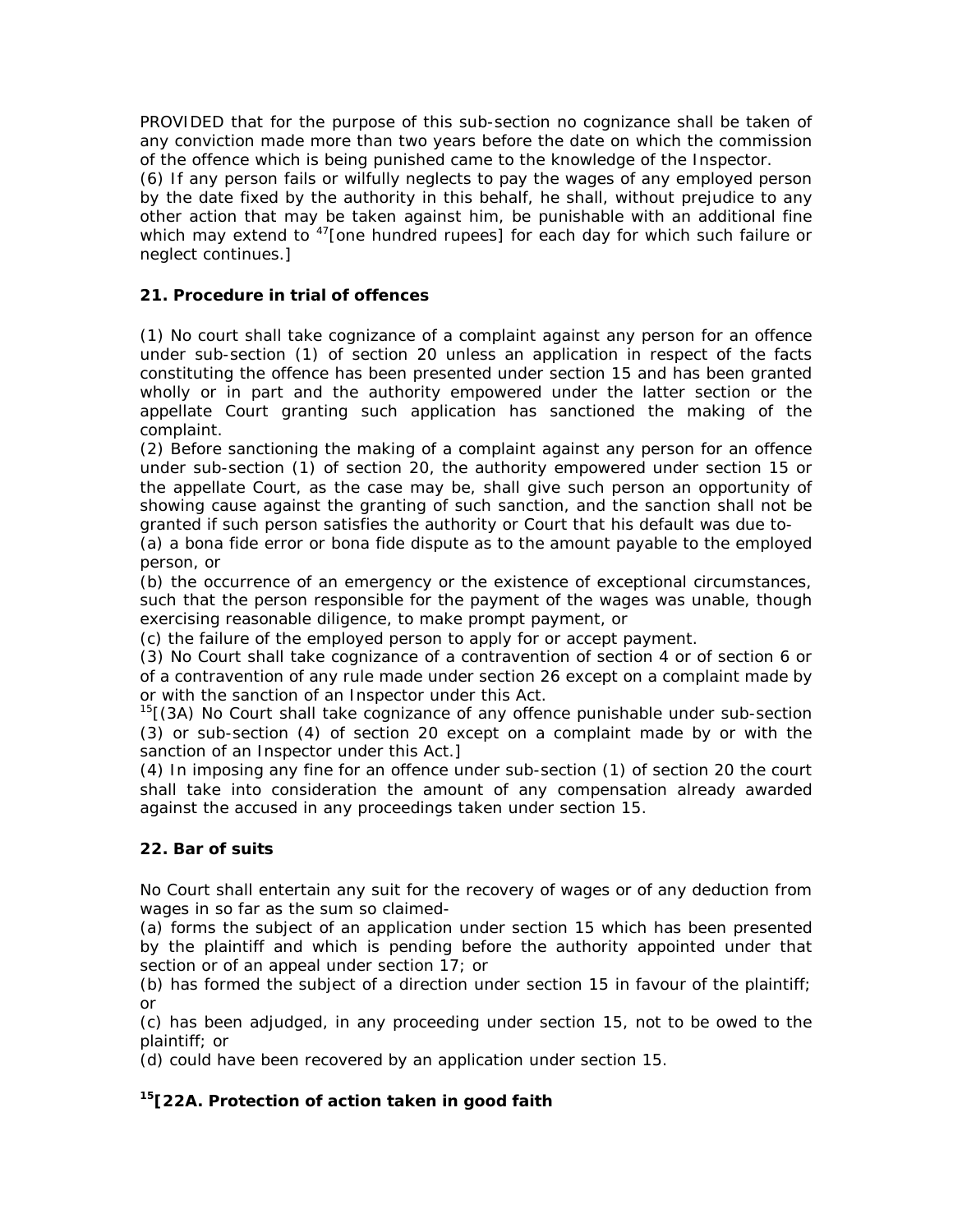No suit, prosecution or other legal proceeding shall lie against the government or any officer of the government for anything which is in good faith done or intended to be done under this Act.]

# **23. Contracting out**

Any contract or agreement, whether made before or after the commencement of this Act, whereby an employed person relinquishes any right conferred by this Act shall be null and void in so far as it purports to deprive him of such right.

### **<sup>48</sup>[24. Application of Act to railways, air transport services, mines and oilfields**

The powers by this act conferred upon the State Government shall, in relation to  $^{49}$ [railways],  $^{15}$ [air transport services,] mines and oilfields, be powers of the Central Government.]

# **25. Display by notice of abstracts of the Act**

The person responsible for the payment of wages to persons ;  $50$  [employed in a factory or an industrial or other establishment] shall cause to be  $51$ [displayed in such factory or industrial or other establishment] a notice containing such abstracts of this Act and of the rules made thereunder in English and in the language of the majority of the persons employed  $^{52}$ [in the factory, or industrial or other establishment], as may be prescribed.

# **<sup>53</sup>[25A. Payment of undisbursed wages in case of death of employed person**

(1) Subject to the other provisions of the Act all amounts payable to an employed person as wages shall, if such amounts could not or cannot be paid on account of his death before payment or on account of his whereabouts not being known,-

(a) be paid to the person nominated by him in this behalf in accordance with the rules made under this Act; or

(b) where no such nomination has been made or where for any reasons such amounts cannot be paid to the person so nominated, be deposited with the prescribed authority who shall deal with the amounts so deposited in such manner as may be prescribed.

(2) Where, in accordance with the provisions of sub-section (1), all amounts payable to an employed person as wages-

(a) are paid by the employer to the person nominated by the employed person; or

(b) are deposited by the employer with the prescribed authority,

the employer shall be discharged of his liability to pay those wages.]

# **26. Rule-making power**

(1) The State Government may make rules to regulate the procedure to be followed by the authorities and courts referred to in sections 15 and 17.

(2) The State Government may,  ${}^{89}$ [\*\*\*] by notification in the Official Gazette, make rules for the purpose of carrying into effect the provisions of this Act.

(3) In particular and without prejudice to the generality of the foregoing power, rules made under sub-section (2) may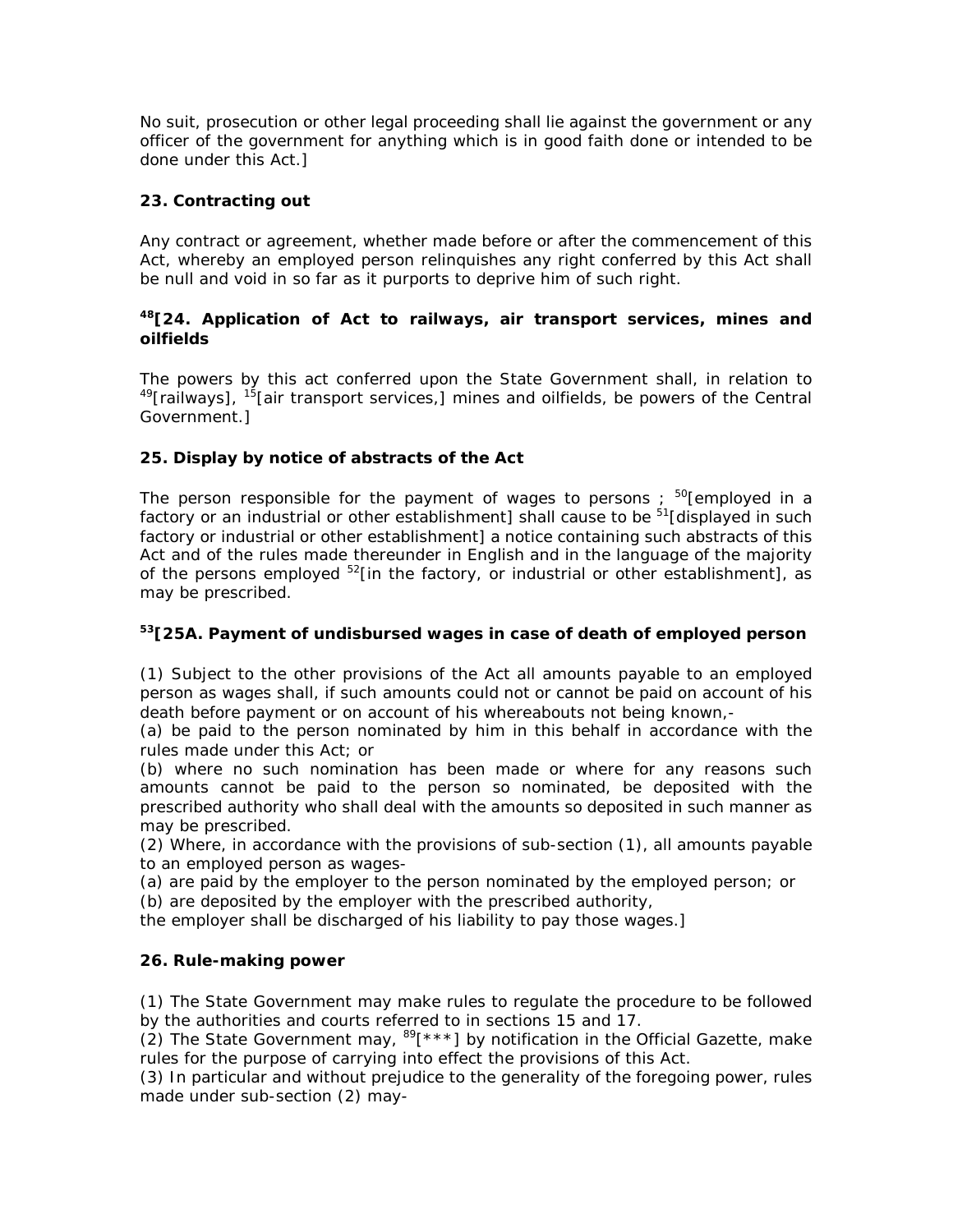(a) require the maintenance of such records, registers, returns and notices as are necessary for the enforcement of the Act  $54$ [prescribe the form thereof and the particulars to be entered in such registers or records];

(b) require the display in a conspicuous place on premises where employment is carried on of notices specifying rates of wages payable to persons employed on such premises;

(c) Provide for the regular inspection of the weights, measures and weighing machines used by employers in checking or ascertaining the wages of persons employed by them;

(d) prescribe the manner of giving notice of the days on which wages will be paid;

(e) prescribe the authority competent to approve under sub-section (1) of section 8 acts and omissions in respect of which fines may be imposed;

(f) prescribe the procedure for the imposition of fines under section 8 and for the making of the deductions referred to in section 10;

(g) prescribe the conditions subject to which deductions may be made under the proviso to sub-section (2) of section 9;

(h) prescribe the authority competent to approve the purposes on which the proceeds of fines shall be expended;

(i) prescribe the extent to which advances may be made and the instalments by which they may be recovered with reference to clause (b) of section 12;

 $15$ [(ia) prescribe the extent to which loans may be granted and the rate of interest payable thereon with reference to section 12A,.

(ib) prescribe the powers of Inspectors for the purposes of this Act;]

(j) regulate the scale of costs which may allowed in proceedings under this Act;

(k) prescribe the amount of court-fees payable in respect of any proceedings under this Act,  $55$ [\*\*\*]

(l) prescribe the abstracts to be contained in the notices required by section 25;  $56$ [\*\*\*]

 $<sup>6</sup>$ [(la) prescribe the form and manner in which nominations may be made for the</sup> purposes of sub-section (1) of section 25A, the cancellation or variation of any such nomination, or the making of any fresh nomination in the event of the nominee predeceasing the person making nomination, and other matters connected with such nominations;

(lb) specify the authority with whom amounts required to be deposited under clause (b) of sub-section (1) of section 25A shall be deposited, and the manner in which such authority shall deal with the amounts deposited with it under that clause; ]

 $\rm^{6}$ [(m) provide for any other matter which is to be or may be prescribed.]

(4) In making any rule under this section the State Government may provide that a contravention of the rule shall be punishable with fine which may extend to two hundred rupees.

(5) All rules made under this section shall be subject to the condition of previous publication, and the date to be specified under clause (3) of section 23 of the General Clauses Act, 1897 (10 of 1897), shall not be less than three months from the date on which the draft of the proposed rules was published.

 $<sup>6</sup>$ [(6) Every rule made by the Central Government under this section shall be laid, as</sup> soon as may be after it is made, before each House of Parliament while it is in session for a total period of thirty days which may be comprised in one session or in <sup>57</sup>[two or more successive sessions,] and if, before the expiry of the session <sup>58</sup>[immediately following the session or the successive sessions aforesaid,] both Houses agree in making any modification in the rule, or both Houses agree that the rule should not be made, the rule shall thereafter have effect only in such modified form or be of no effect, as the case may be; so however, that any such modification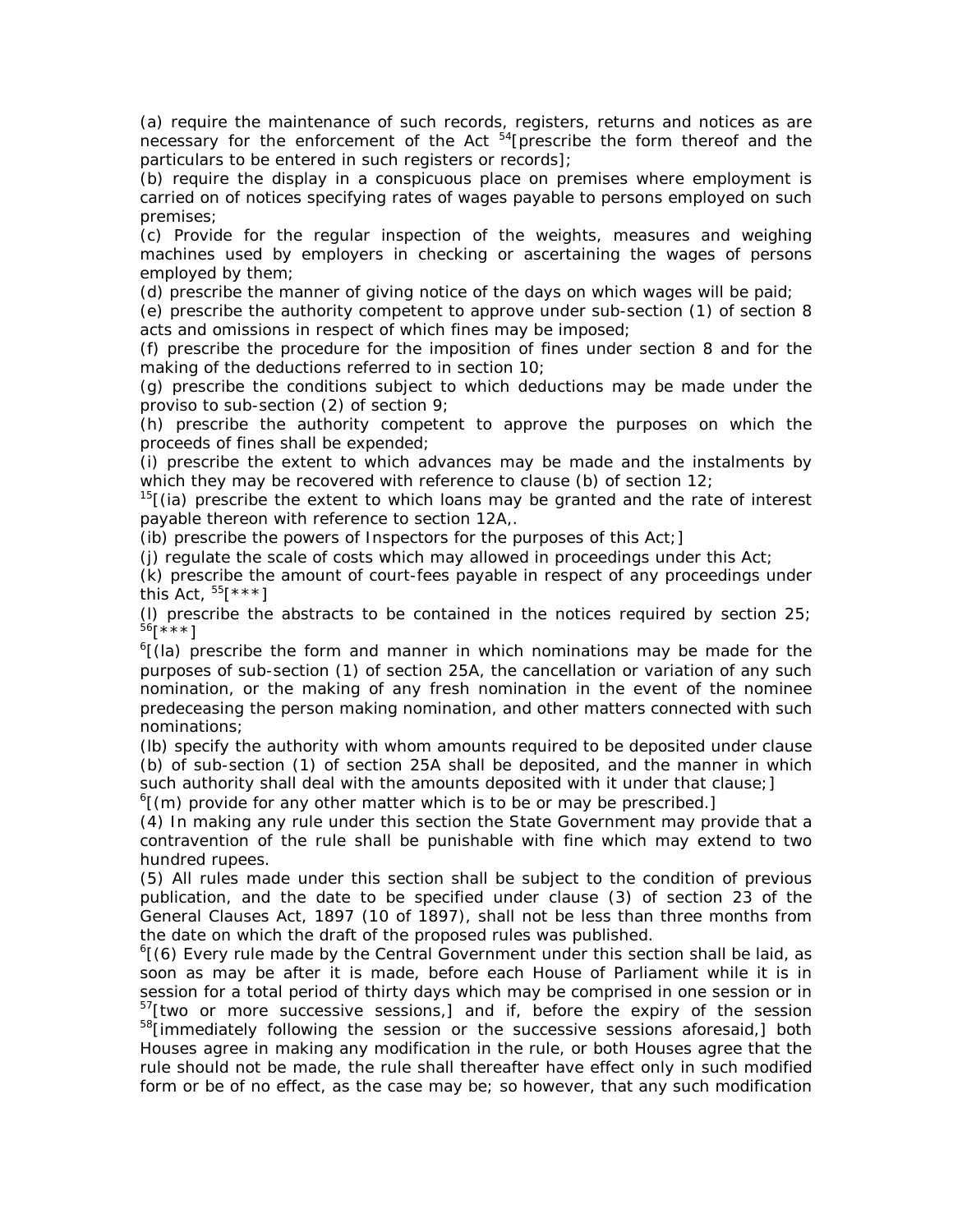or annulment shall be without prejudice to the validity of anything previously done under that rule.]

#### **Foot Notes**

1 Substituted by Act No. 38 of 1982, for the words "persons employed in industry" w.e.f. 15th. October, 1982.

2 Substituted for sub-section (2) by the Adaptation of Laws Order, 1950.

3 Omitted by Act No. 51 of 1970, w.e.f. 1st. September, 1971.

4 28-3-1937, see Gazette of India, 1937, Part I, page 626.

5 Substituted by Act No. 38 of 1982, for the words "factory and to persons" w.e.f. 15th. October, 1982.

6 Inserted by Act No. 38 of 1982, w.e.f. 15th. October, 1982.

7 Substituted by Act No. 68 of 1957, for the words "the Act" w.e.f. 1st. April, 1958.

8 Substituted for the words "any industrial establishment or in any class or group of industrial establishments" by Act No. 38 of 1982, w.e.f. 15th. October, 1982.

9 Substituted by Act No. 38 of 1982, for the proviso w.e.f. 15th. October, 1982.

10 Substituted by Act No. 38 of 1982, for the words "one thousand rupees" , w.e.f. 15th. October, 1982.

11 Substituted by Act No. 53 of 1964, w.e.f. 1st. February, 1965.

12 Substituted by Act No. 38 of 1982, for the words "industrial establishment", w.e.f. 15th. October, 1982.

13 Substituted by Act No. 68 of 1957, w.e.f. 1st. April, 1958.

14 Inserted by Act No. 68 of 1957, w.e.f. 1st. April, 1958.

15 Inserted by Act No. 53 of 1964, w.e.f. 1st. February, 1965.

16 Substituted by Act No. 68 of 1957, for the words, brackets and figures "clause (e)

of sub-section (1) of section 9 of Factories Act, 1934", w.e.f. 1st. April, 1958.

17 Substituted by Act No. 38 of 1982, w.e.f. 15th. October, 1982.

18 Substituted by Act No. 53 of 1964, for the words "shall be responsible" w.e.f. 1st. February, 1965.

19 Substituted by Act No. 53 of 1964 for the words "All payments" w.e.f. 1st. February, 1965.

20 Inserted by Act No. 29 of 1976, w.e.f. 12-11-1975.

21 Explanation re-numbered as Explanation 1 by Act No. 68 of 1957, w.e.f. 1st. April, 1958.

22 The words "Governor- General in Council or" omitted by Govt. of India (Adap. of Indian Laws) Order, 1937.

23 Substituted by Act No. 56 of 1974, Sch. II, for the words "this sub-clause".

24 Refer to corresponding provision of Income Tax Act, 1961.

25 The word "and" omitted by Ordinance 3 of 1940.

26 When the Defence of India Act, 1971 is in existence, section 7 of the Act would have full effect as if after clause (i) the following clause (ii) stood in force:

(ii) deductions made with the written authorisation of-

(i) The employed person; or

(ii) the president or secretary of the registered trade union of which the employed person is a member on such conditions as may be prescribed, for contribution to the National Defence Fund or to any Defence Savings Scheme approved by the State Government;".

27 Inserted by Ordinance 3 of 1940.

28 Inserted by Act No. 19 of 1977

29 Substituted by Act No. 38 of 1982, for the words "half -an-anna in the rupee", w.e.f. 15th. October, 1982.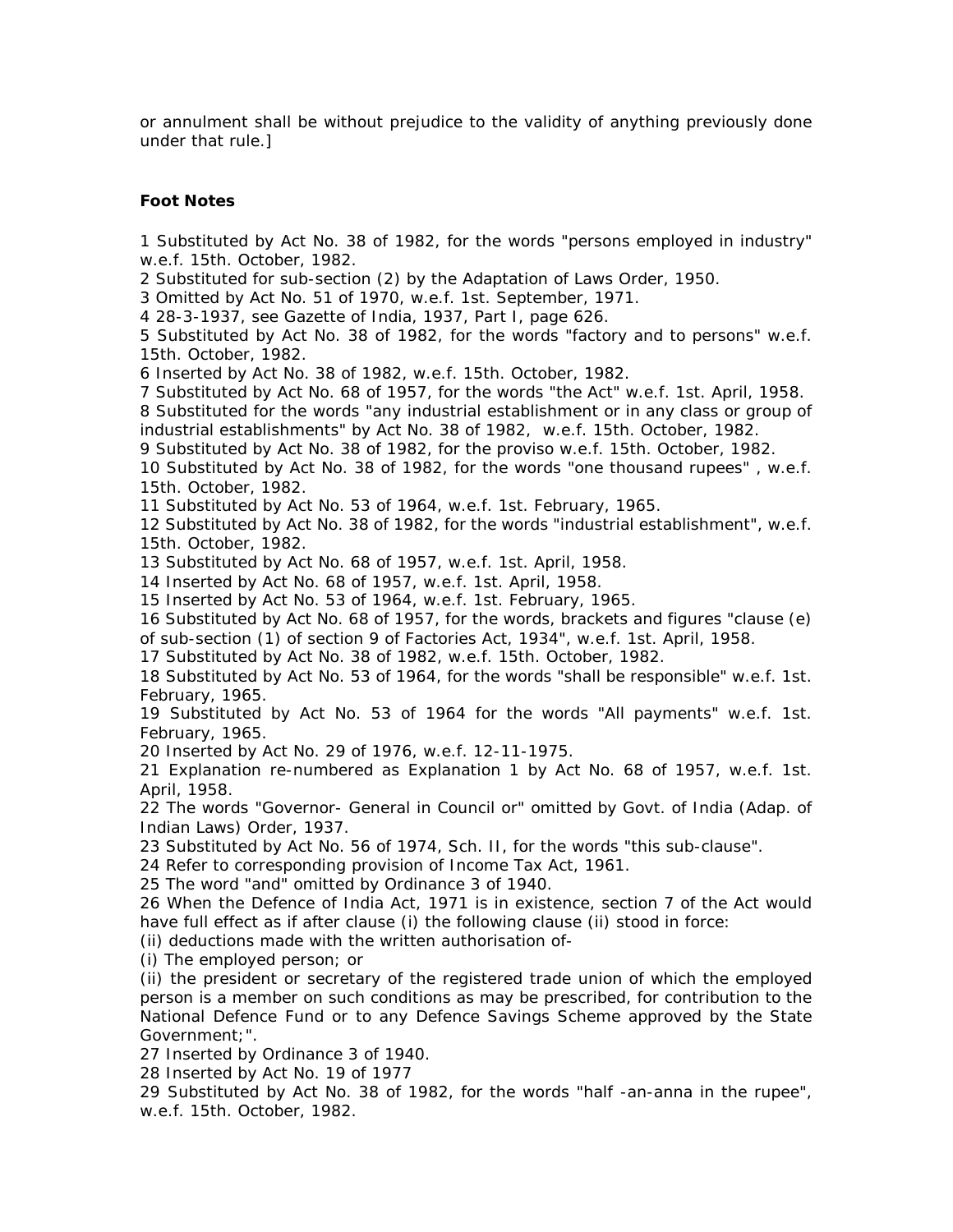30 Added by Act No. 22 of 1937.

31 Substituted by Act No. 68 of 1957, for the words, brackets and figures "subsection (1) of section 10 of the Factories Act, 1934" w.e.f. 1st. April, 1958.

32 Substituted by Act No. 38 of 1982, for the figures "Cr. P. C., 1898", w.e.f. 15th. October, 1982.

33 Substituted by Act No. 38 of 1982, for the words "section 98" w.e.f. 15th. October, 1982.

34 Substituted by Act No. 53 of 1964 for the words "of persons employed or paid in that area" w.e.f. 1st. February, 1965.

35 Substituted by Act No. 53 of 1964, for the words "six months" w.e.f. 1st. February, 1965.

36 Substituted by Act No. 53 of 1964, for the words "not exceeding ten rupees in the latter", w.e.f. 1st. February, 1965.

37 Substituted by Act No. 68 of 1957, for the words, brackets and figures "An appeal against a direction made under sub-section (3) or sub-section (4) of section 15" w.e.f. 1st. April, 1958.

38 Substituted by Act No. 68 of 1957 for the words "the direction", w.e.f. 1st. April, 1958.

39 The words "or in Rangoon" omitted by the Government of India (Adaptation of Indian Laws) Order, 1937.

40 Substituted for "Chapter XXXV of the Code of Criminal Procedure, 1898" by Act No. 38 of 1982, w.e.f. 15th. October, 1982.

41 Substituted by Act No. 53 of 1964, for the words and figures "section 5 and sections 7 to 13" w.e.f. 1st. February, 1965.

42 Substituted by Act No. 38 of 1982, for the words "which may extend to five hundred rupees" w.e.f. 15th. October, 1982.

43 Substituted by Act No. 53 of 1964, for the word and figure "section 6" w.e.f. 1st. February, 1965.

44 Substituted by Act No. 38 of 1982, for the words "two hundred rupees" w.e.f. 15th. October, 1982.

45 Substituted by Act No. 38 of 1982, for the words "which may extend to five hundred rupees" w.e.f. 15th. October, 1982.

46 Substituted by Act No. 38 of 1982, for the words "which may extend to three months or with fine which may extend to one thousand rupees or with both" w.e.f. 15th. October, 1982.

47 Substituted for the words "fifty rupees" by Act No. 38 of 1982, w.e.f. 15th. October, 1982.

48 Substituted by the Government of India (Adaptation of Indian Laws) Order, 1937, for the original section 24.

49 Substituted by the Adaptation of Laws Order, 1950, for the words, brackets and figures "Federal railways (within the meaning of the Government of India Act, 1935)".

50 Substituted by Act No. 38 of 1982, for the words "employed in a factory" w.e.f. 15th. October, 1982.

51 Substituted by Act No. 38 of 1982, for the words "displayed in such factory" w.e.f. 15th. October, 1982.

52 Substituted by Act No. 38 of 1982, for the words "in the factory" w.e.f. 15th. October, 1982.

53 Inserted by Act No. 38 of 1982, w.e.f. 1st. March, 1994 vide GSR 287 (E) dated 1st. March, 1994.

54 Substituted by Act No. 53 of 1964, for the words "and prescribe the form thereof" w.e.f. 1st. February, 1965.

55 The word "and" omitted by Act No. 53 of 1964, w.e.f. 1st. February, 1965.